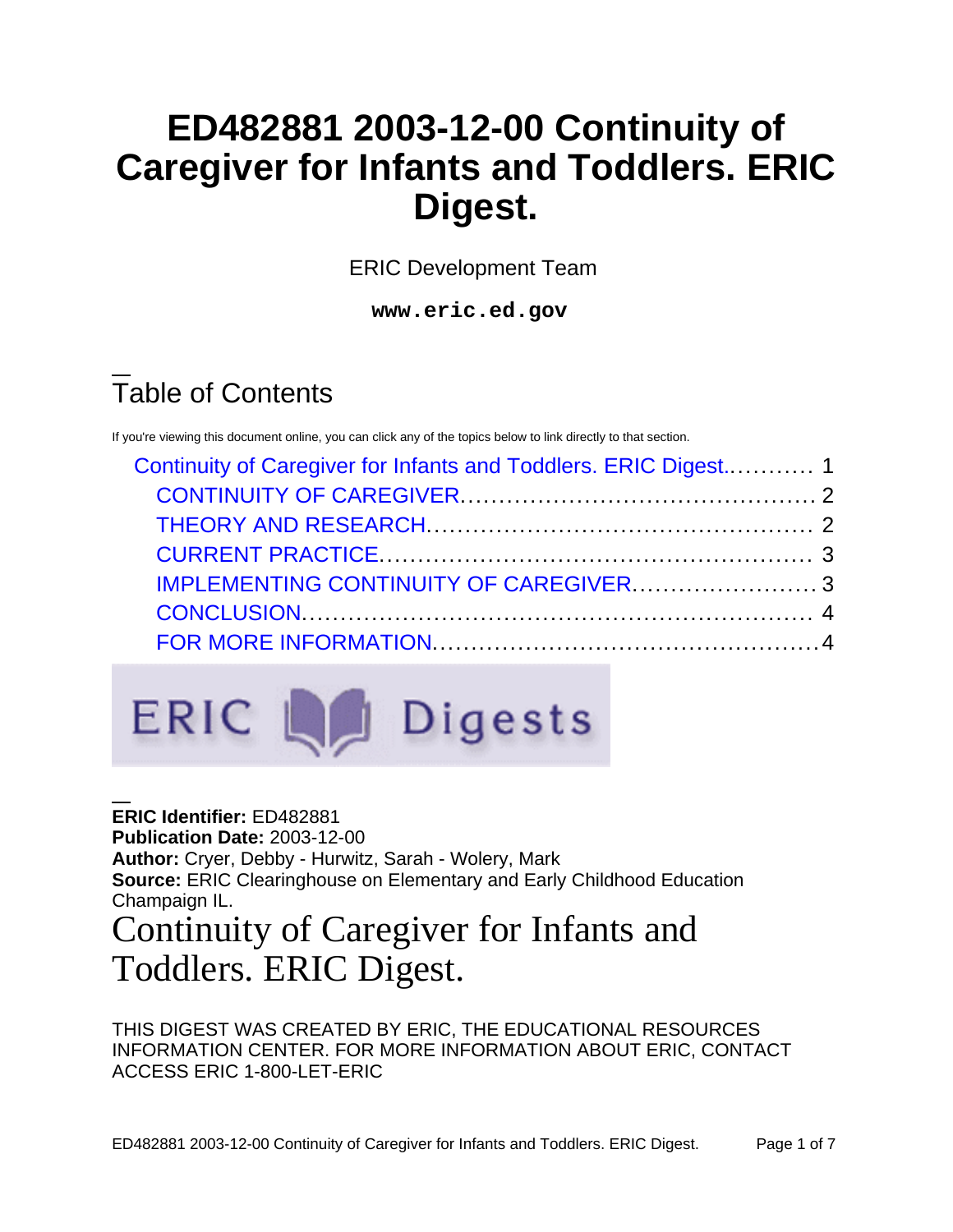According to the 1999 National Survey of American Families, an estimated 10% of infants under a year of age are participating in center-based care and education programs, while the numbers are higher for 1-year-olds (16%) and 2-year-olds (24%) (Ehrle, Adams, & Tout, 2001). The practices used in caring for these infants and toddlers may have strong and enduring impacts on children's development and well-being. In terms of child care quality during the first three years, higher quality is associated with better mother-child relationships, fewer reports of children's behavior problems, higher cognitive and language outcomes, and better readiness for school (Burchinal et al., 1996; NICHD Early Child Care Research Network, 1996). In addition to the general quality of care for infants and toddlers, discrete practices may influence the development of infants and toddlers. One practice that is currently attracting substantial interest is the provision of continuity of caregivers for young children. Continuity of caregivers means that infants and toddlers remain with the same teacher(s) during a significant part, if not all, of their first years in a program.

### <span id="page-1-0"></span>CONTINUITY OF CAREGIVER

Traditionally, young children in center-based child care programs have a series of different caregivers during the first three years of life. Centers often follow the lock-step elementary school practice of moving children to a different class/teacher at the end of the year. Many programs move children more often, from class to class, teacher to teacher, as soon as they attain certain developmental milestones, such as crawling or walking. Some programs may move children on a daily basis to meet ratio or other staffing requirements. This practice is often used to ensure efficient use of program resources by keeping classes full and enrolling infants, for whom there is more child care demand. High rates of teacher turnover increase the likelihood that children will change teachers repeatedly during the infant/toddler years (Helburn, 1995; Whitebook, Howes, & Phillips, 1989).

The rationale for continuity of caregiver is similar to that for assigning primary caregivers to very young children. Primary caregivers take major responsibility for meeting the care and educational needs of a small group of children, within a larger group. Both practices, continuity of caregiver and primary caregiver, are intended to create a consistent personal relationship between a child and a teacher.

In these practices (primary caregiver and continuity of caregiver), transitions between teachers are minimized because transitions are seen as being stressful for the child (and adults) and wasteful in terms of learning time. When a child is moved to a new caregiver, recommended practice suggests that strategies be used to ease transitions. For example, children can visit their new class and teacher before moving, or their new teacher can visit them a few times so that they can get to know one another.

## <span id="page-1-1"></span>THEORY AND RESEARCH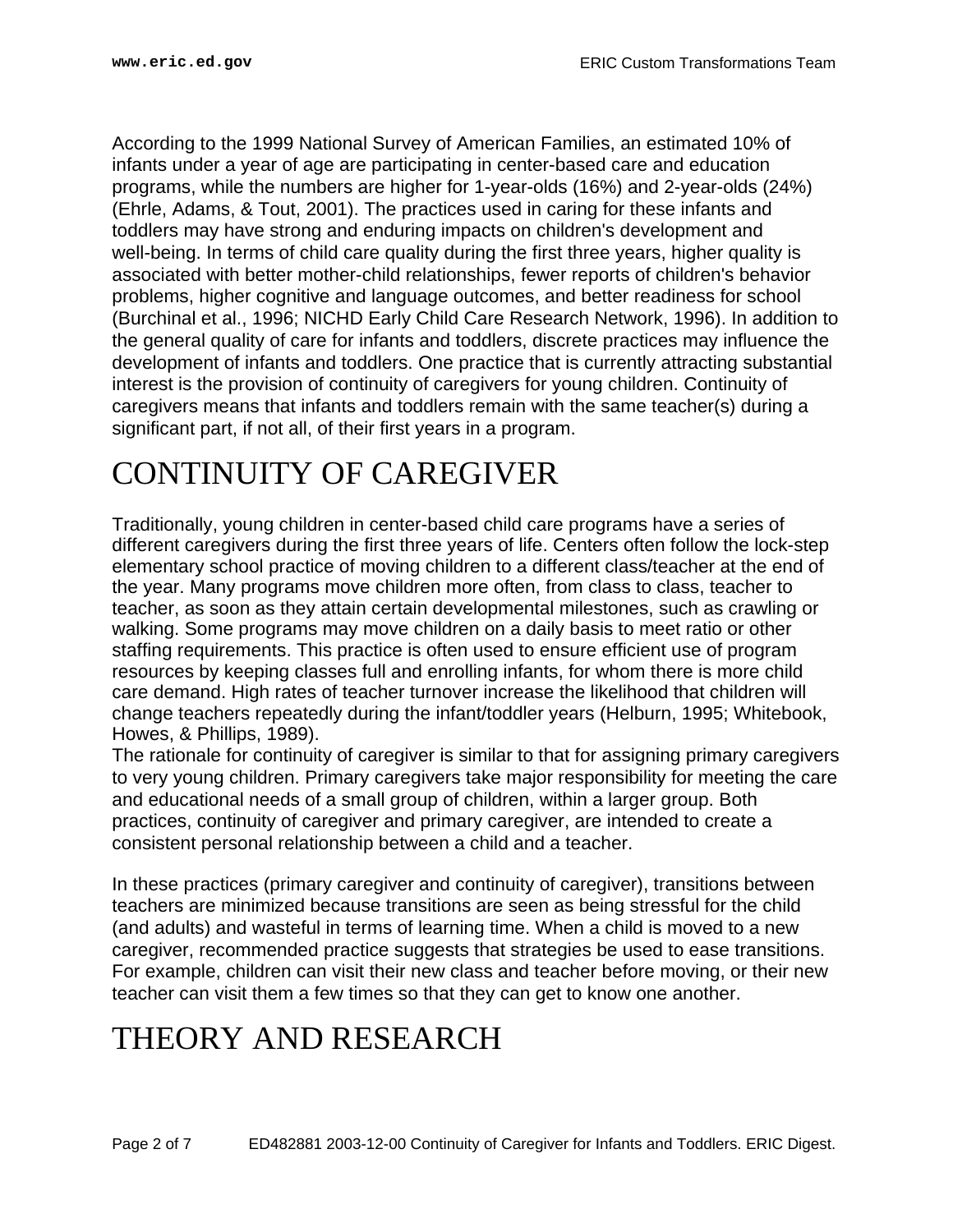The current professional recommendation of continuity of caregiver for infants and toddlers is based on conclusions drawn from child development theory and from limited research findings. Theoretically, issues regarding the development of secure maternal attachment are considered paramount for infants and toddlers (Ainsworth et al., 1978; Bowlby, 1982; Smith & Pederson, 1988). Secure maternal relationships are associated with more positive child outcomes, especially with regard to social-emotional development (e.g., Matas, Arend, & Sroufe, 1978; Jacobson & Wille, 1986). There also is evidence that maternal attachment is related to children's language development (Klann-Delius & Hofmeister, 1997; van Ijzendoorn et al., 1995), cognitive development (van Ijzendoorn et al., 1995), and emergent literacy (Bus & van Ijzendoorn, 1988). Some evidence suggests that in addition to attachment to mothers, the child's attachment to a primary caregiver in out-of-home child care is also important (Cummings, 1980; Goossens & van Ijzendoorn, 1990; Howes & Hamilton, 1992). Raikes' (1993) research suggests that children take a significant amount of time to form attachments to caregivers, so they are less likely to form attachments if frequent caregiver changes occur. Howes and Hamilton (1992) found that with multiple changes in caregivers, toddlers are less likely to relate to a new caregiver based on her own behavior but rather re-create the quality of the relationship with a previous caregiver. They also report a relationship between the number of caregiver losses experienced by a preschooler and the likelihood that the child will be socially withdrawn or aggressive with peers (Howes & Hamilton, 1993). It is possible that the effects of caregiver changes might relate to other areas of children's development as well.

# <span id="page-2-0"></span>CURRENT PRACTICE

The extent to which children change caregivers during the first three years in child care centers is not known, but it is assumed to be high (Howes & Hamilton, 1993). Likewise, little is known about the extent to which continuity of caregiver is practiced, although reports of survey research conducted by Cryer et al. (2000) of 273 centers indicate that relatively few programs, whether accredited or non- accredited, provide continuity of caregivers for infants and even fewer provide it for toddlers.

# <span id="page-2-1"></span>IMPLEMENTING CONTINUITY OF CAREGIVER

When the practice of continuity of caregiver is implemented in child care centers, various strategies are used. For example, the amount of time that children remain with the same teacher might vary, with some having the same teacher through the first and second years, and others having the same teacher for a shorter but extended period (e.g., 18 months). Keeping children with the same teacher is more likely when multiage groups are used, because having a birthday or reaching developmental milestones does not force a change in class. Continuity of caregiver, however, is also used with same-age groupings. Teachers and their children may use the same physical space through their years together, or they may move from one classroom to another. In classes with multiple teachers, all teachers and children might move together, while in another setting, a subgroup of children might move with only one of the teachers. Thus,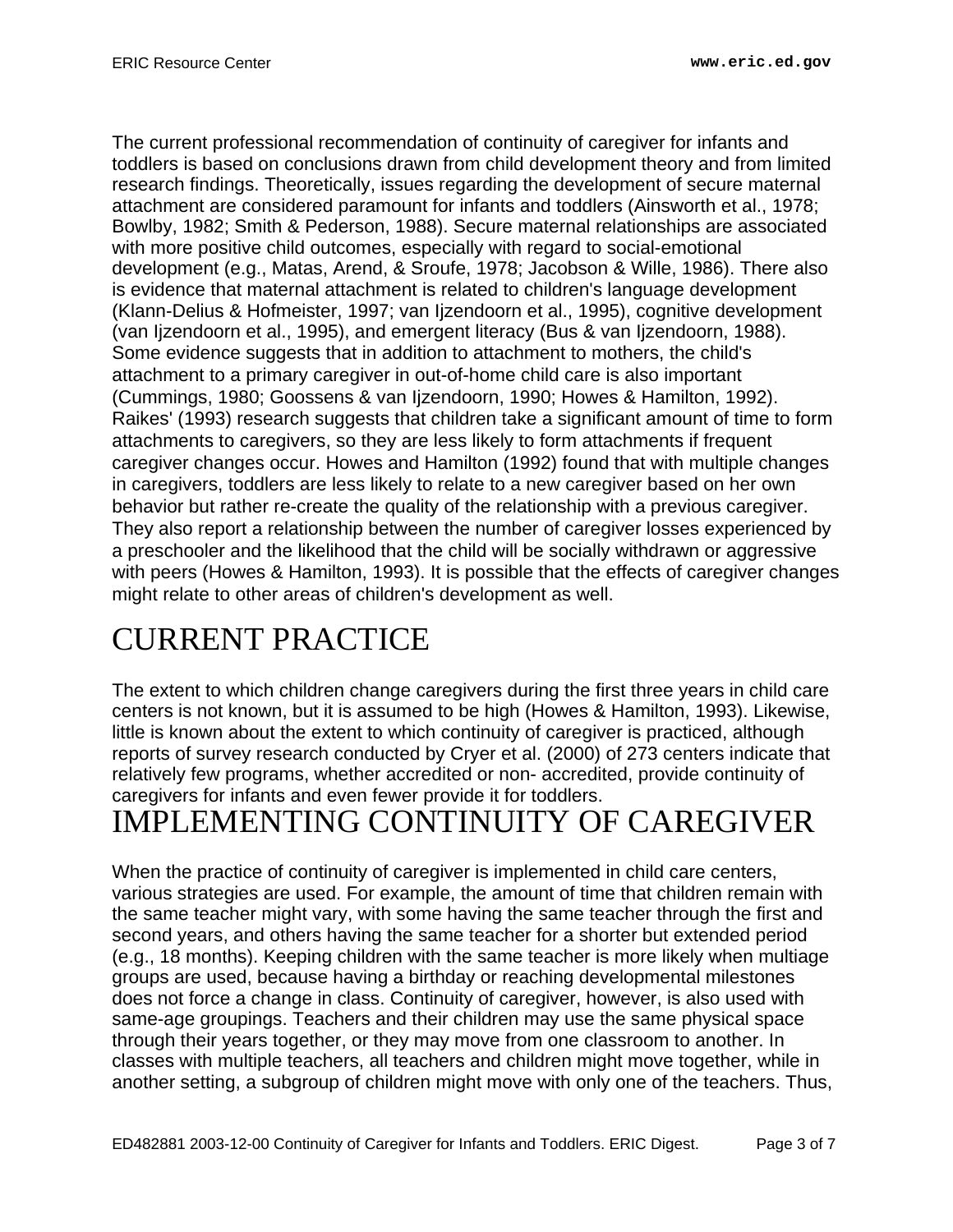even within this practice (continuity of caregivers), there can be substantial variation. Yet the major requirement for providing continuity of caregiver is met. To offer continuity of care for infants and toddlers, center staff might want to consider the following suggestions:

### ۰

\*Avoid taking new children only in the youngest group; this practice forces moving children up one at a time and separates them from the teacher to whom they are attached.

\*Recruit new children to fill in at upper age levels when it is more appropriate to have more children per adult.

\*Use mixed-age groupings.

\*Reward staff for longevity with the program.

\*If a staff member leaves, overlap staff so that children

are never left with strangers.

### <span id="page-3-0"></span>**CONCLUSION**

Although positive child development effects may be associated with the practice of continuity of caregiver, it is certainly possible that there are also negative effects associated with the practice. For example, if a child spends several years with a teacher who interacts negatively with the child, undesirable outcomes would be likely. At this time, the actual effects associated with the practice are based only on theoretical assumption and limited research. Center staff may require more compelling evidence that a practice is truly a better option before undertaking the substantial modifications that are required in making a significant change.

### <span id="page-3-1"></span>FOR MORE INFORMATION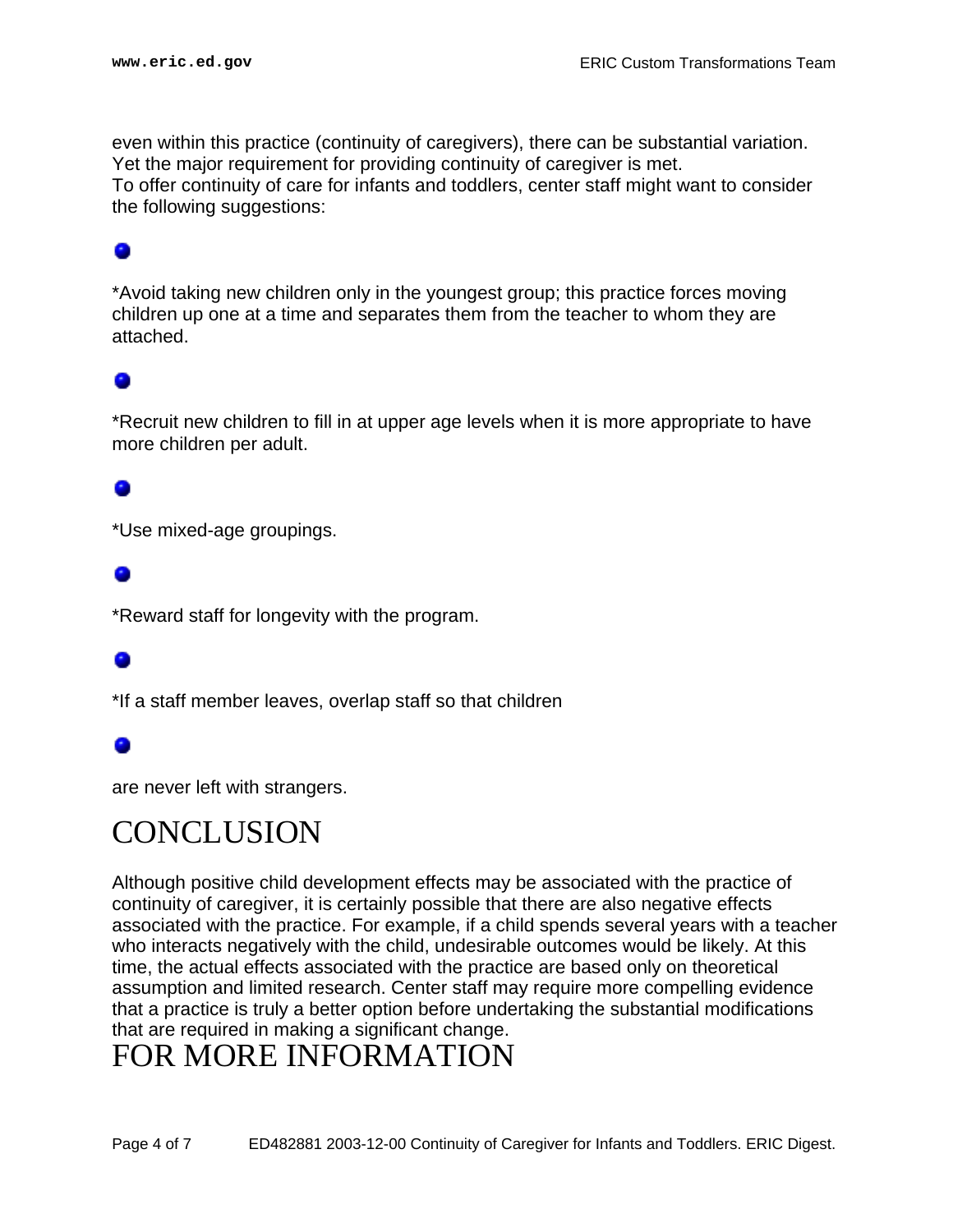Ainsworth, M., Blehar, M., Waters, E., & Wall, S. (1978). PATTERNS OF ATTACHMENT: A PSYCHOLOGICAL STUDY OF THE STRANGE SITUATION. Hillsdale, NJ: Erlbaum.

Bowlby, J. (1982). ATTACHMENT AND LOSS. Vol. 1: Attachment. New York: Basic.

Burchinal, M., Roberts, J., Nabors, L., & Bryant, D. (1996). Quality of center child care and infant cognitive and language development. CHILD DEVELOPMENT, 67(2), 606-620. EJ 523 402.

Bus, A. G., & van Ijzendoorn, M. H. (1988). Mother-child interactions, attachment and emergent literacy: A cross-sectional study. CHILD DEVELOPMENT, 59(5), 1262-1272. EJ 380 597.

Cryer, D., Hurwitz, S., & Wolery, M. (2000). Continuity of caregiver for infants and toddlers in center-based child care: Report on a survey of center practices. EARLY CHILDHOOD RESEARCH QUARTERLY, 15(4), 497-514. EJ 635 662.

Cummings, E. M. (1980). Caregiver stability and day care. DEVELOPMENTAL PSYCHOLOGY, 16(1), 31-37.

Ehrle, J., Adams, G., & Tout, K. (2001). WHO'S CARING FOR OUR YOUNGEST CHILDREN? CHILD CARE PATTERNS OF INFANTS AND TODDLERS. Washington, DC: Urban Institute. ED 448 908.

Essa, E. L., Favre, K., Thweatt, G., & Waugh, S. (1999). Continuity of care for infants and toddlers. EARLY DEVELOPMENT AND CARE, 148, 11-19.

Goossens, F. A., & van Ijzendoorn, M. H. (1990). Quality of infants' attachments to professional caregivers: Relation to infant-parent and day-care characteristics. CHILD DEVELOPMENT, 61(3), 832-837. EJ 413 810.

Helburn, S. W. (Ed.). (1995). COST, QUALITY, AND CHILD OUTCOMES IN CHILD CARE CENTERS. Technical report. Denver: University of Colorado at Denver. ED 386 297.

Howes, C., & Hamilton, C. E. (1992). Children's relationships with caregivers: Mothers and child care teachers. CHILD DEVELOPMENT, 63(4), 859-866. EJ 450 556.

Howes, C., & Hamilton, C. E. (1993). The changing experience of child care: Changes in teachers and in teacher-child relationships and children's social competence with peers. EARLY CHILDHOOD RESEARCH QUARTERLY, 8(1), 15-32. EJ 461 737.

Jacobson, J. L., & Wille, D. E. (1986). The influence of attachment pattern on developmental changes in peer interaction from the toddler to the preschool period. CHILD DEVELOPMENT, 57(2), 338-347. EJ 357 931.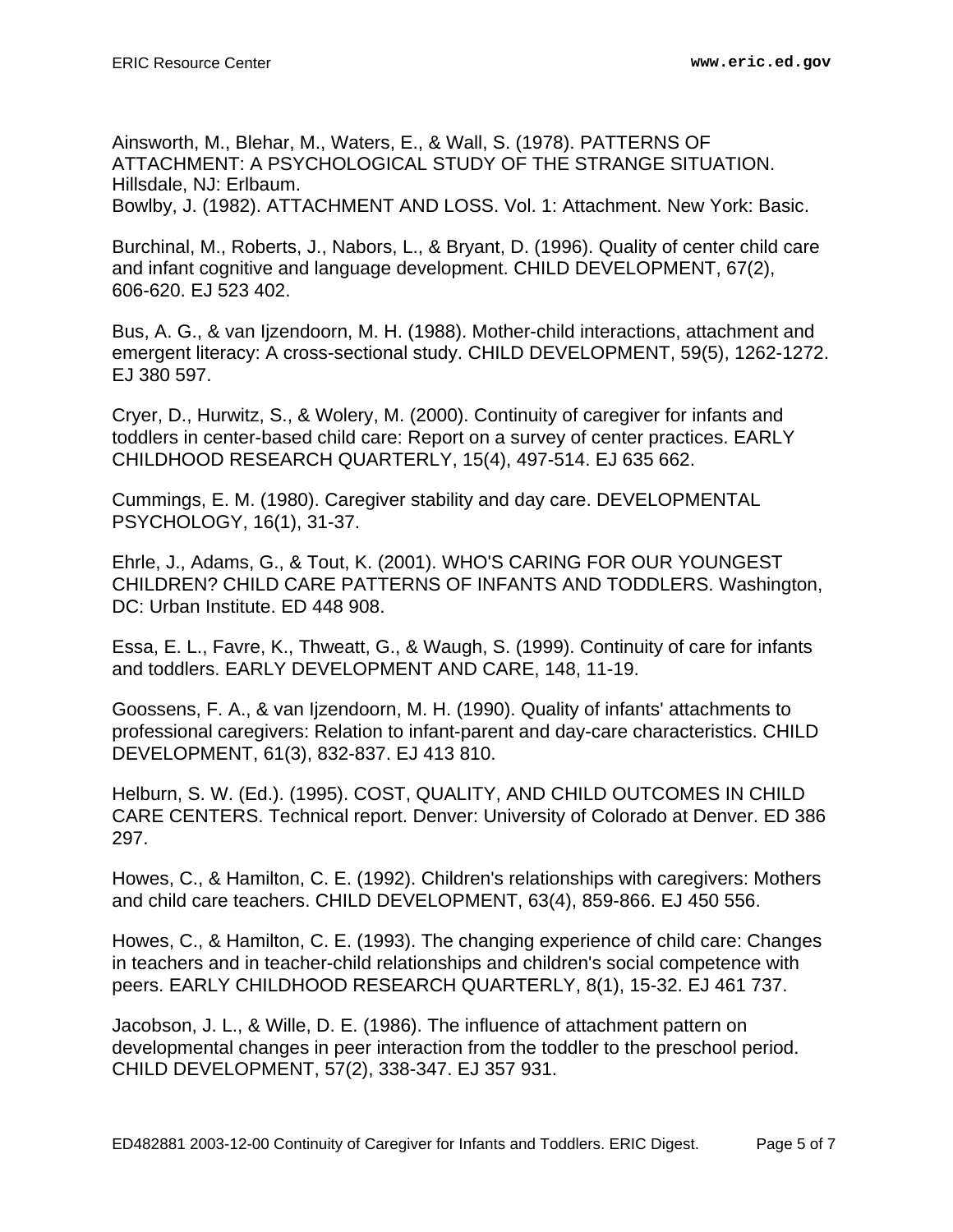Klann-Delius, G., & Hofmeister, C. (1997). The development of communicative competence of securely and insecurely attached children in interactions with their mothers. JOURNAL OF PSYCHOLINGUISTIC RESEARCH, 26(1), 69-88.

Matas, L., Arend, R., & Sroufe, L. (1978). Continuity of adaptation in the second year: The relationship between quality of attachment and later competence. CHILD DEVELOPMENT, 49(3), 547-556. EJ 190 989.

NICHD Early Child Care Research Network. (1996). Characteristics of infant child care: Factors contributing to positive caregiving. EARLY CHILDHOOD RESEARCH QUARTERLY, 11(3), 269-306. EJ 534 662. Raikes, H. (1993). Relationship duration in infant care: Time with a high-ability teacher and infant-teacher attachment. EARLY CHILDHOOD RESEARCH QUARTERLY, 8(3), 309-325. EJ 474 787.

Smith, P. B., & Pederson, D. R. (1988). Maternal sensitivity and patterns of infant-mother attachment. CHILD DEVELOPMENT, 59(4), 1097-1101. EJ 377 898.

van Ijzendoorn, M. H., Dijkstra, J., & Bus, A. G. (1995). Attachment, intelligence and language: A meta-analysis. SOCIAL DEVELOPMENT, 4(2), 115-128.

Whitebook, M., Howes, C., & Phillips, D. (1989). WHO CARES? CHILD CARE TEACHERS AND THE QUALITY OF CARE IN AMERICA. FINAL REPORT OF THE NATIONAL CHILD CARE STAFFING STUDY. Oakland, CA: Child Care Employee Project.

-----

References identified with an ED (ERIC document), EJ (ERIC journal), or PS number are cited in the ERIC database. Most documents are available in ERIC microfiche collections at more than 1,000 locations worldwide (see http://www.ed.gov/Programs/EROD/). They can also be ordered through EDRS: 800-443-ERIC or online at http://www.edrs.com/Webstore/Express.cfm. Journal articles are available from the original journal, interlibrary loan services, or article reproduction clearinghouses such as Ingenta (800-296- 2221).

ERIC Digests are in the public domain and may be freely reproduced. This project has been funded at least in part with Federal funds from the U.S. Department of Education under contract number ED-99-CO-0020. The content of this publication does not necessarily reflect the views or policies of the U.S. Department of Education, nor does mention of trade names, commercial products, or organizations imply endorsement by the U.S. Government.

ABOUT ERIC/EECE DIGESTS...